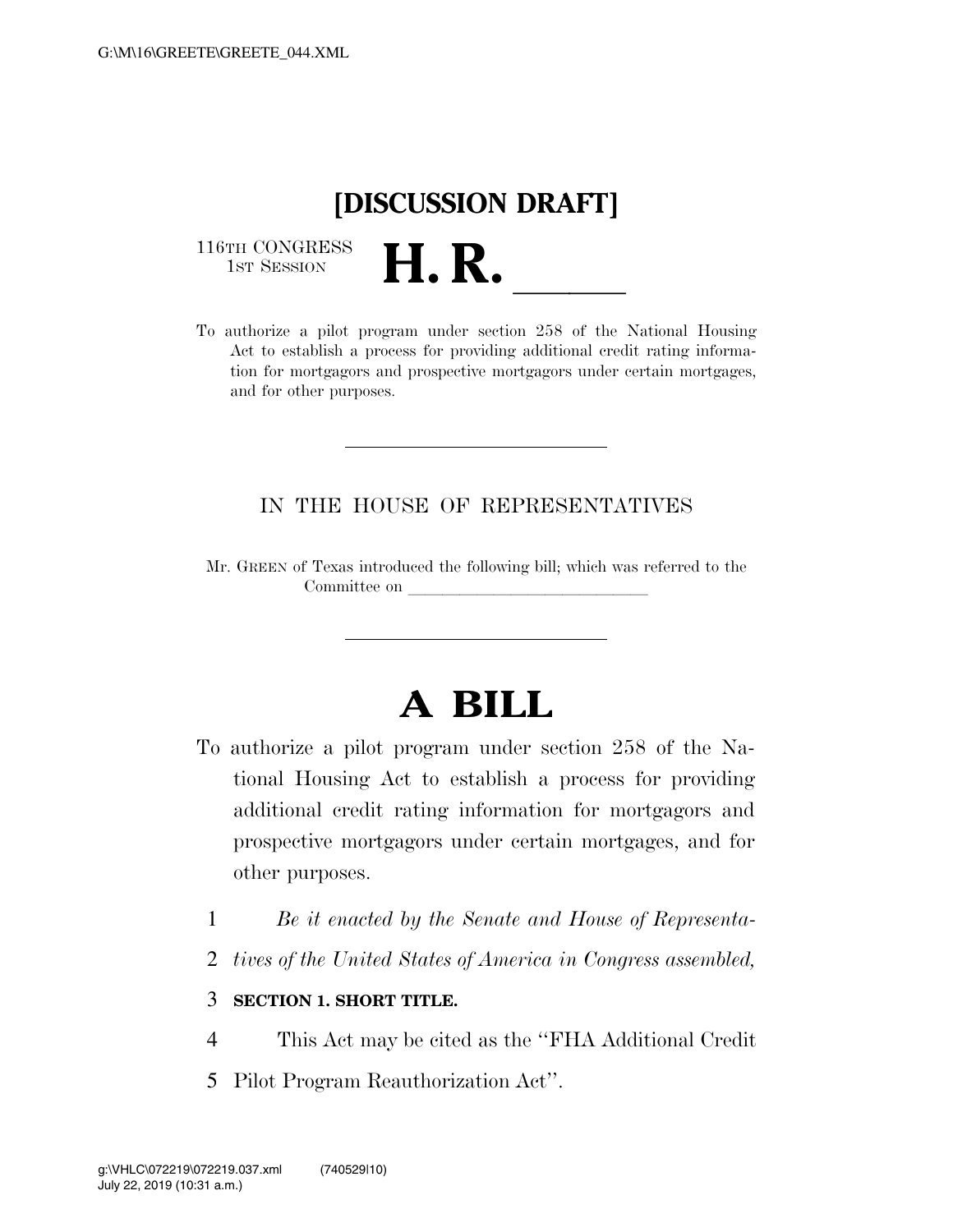| $\mathbf{1}$   | SEC. 2. PILOT PROGRAM FOR BORROWERS WITHOUT SUF-             |
|----------------|--------------------------------------------------------------|
| $\overline{2}$ | FICIENT CREDIT HISTORY.                                      |
| 3              | Section 258 of the National Housing Act (12 U.S.C.           |
| $\overline{4}$ | $1715z-24$ ) is amended—                                     |
| 5              | $(1)$ in subsection $(a)$ —                                  |
| 6              | (A) by striking "carry out" and inserting                    |
| 7              | "establish and carry out";                                   |
| 8              | (B) by striking "establish, and"; and                        |
| 9              | (C) by inserting after "their creditworthi-                  |
| 10             | ness" the following: "and have opted into the                |
| 11             | use of alternative credit rating information";               |
| 12             | $(2)$ by redesignating subsection $(d)$ as sub-              |
| 13             | section $(g);$                                               |
| 14             | $(3)$ by inserting after subsection $(e)$ , the fol-         |
| 15             | lowing:                                                      |
| 16             | "(d) ALTERNATIVE CREDIT RATING INFORMA-                      |
| 17             | TION.—The Secretary shall, not later than one year after     |
|                | 18 the date of the enactment of this subsection, select 1 or |
| 19             | more commercially available alternative credit rating mod-   |
| 20             | els to use, as the Secretary considers appropriate.          |
| 21             | "(e) NOTIFICATION.—The Secretary shall notify                |
| 22             | mortgagors and prospective mortgagors of—                    |
| 23             | $\lq(1)$ the ability to opt into alternative credit          |
| 24             | rating information;                                          |

July 22, 2019 (10:31 a.m.) g:\VHLC\072219\072219.037.xml (740529|10)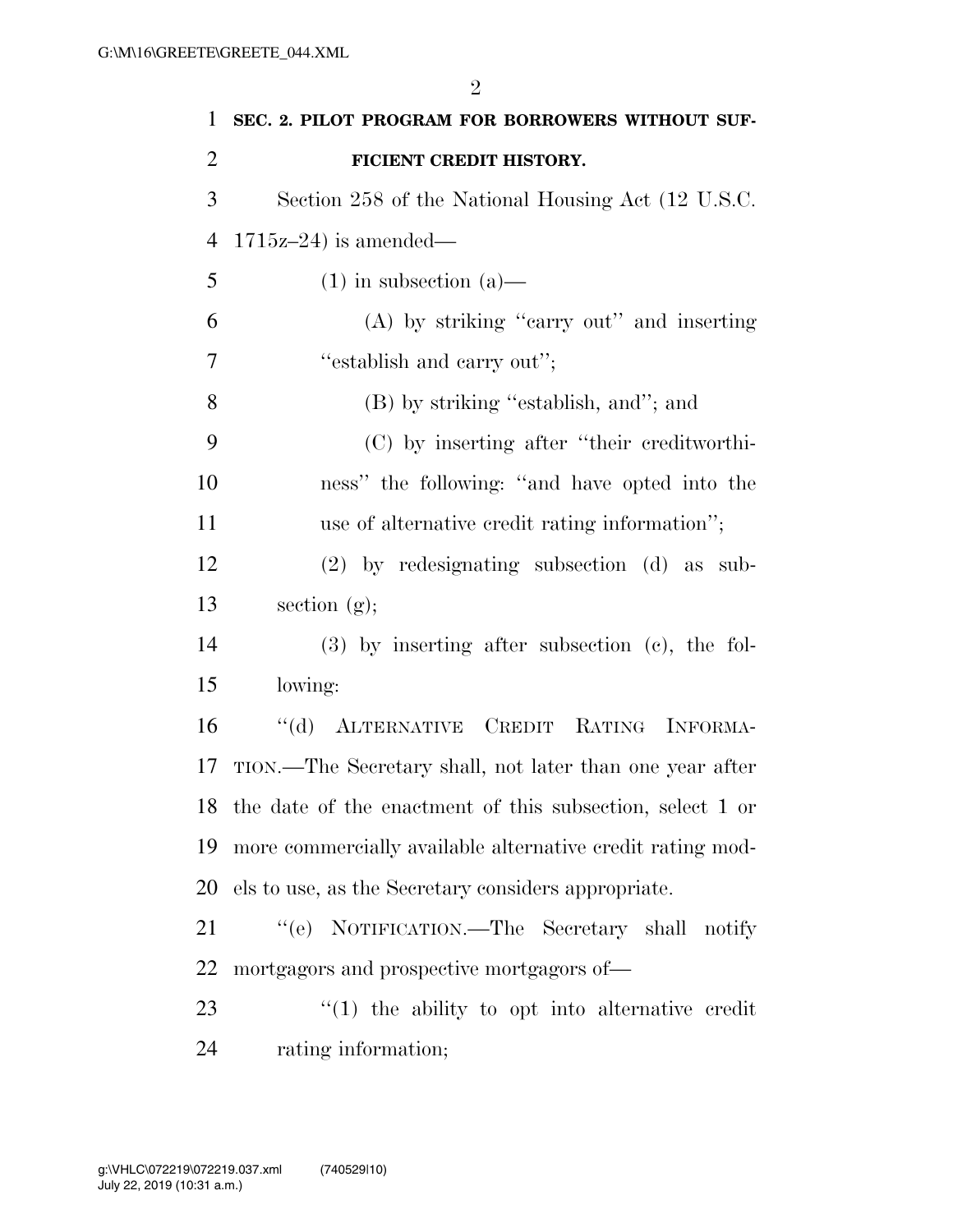| $\mathbf{1}$   | $\lq(2)$ information on what alternative data is in- |
|----------------|------------------------------------------------------|
| $\overline{2}$ | cluded in any alternative credit scoring model used  |
| 3              | by the Secretary; and                                |
| $\overline{4}$ | $\lq(3)$ the availability of housing counseling pro- |
| 5              | grams approved by the Secretary and contact infor-   |
| 6              | mation for any local, approved housing counseling    |
| 7              | programs.                                            |
| 8              | $``(f)$ REPORTING.—                                  |
| 9              | "(1) IN GENERAL.—The Secretary shall submit          |
| 10             | a report to the Congress that details—               |
| 11             | "(B) the number of mortgagors who had                |
| 12             | the option to opt into using alternative credit      |
| 13             | rating information and the number of mortga-         |
| 14             | gors who opted into using alternative credit rat-    |
| 15             | ing information;                                     |
| 16             | $\lq\lq$ (C) the number of mortgagors with no        |
| 17             | credit files or thin credit files who did and did    |
| 18             | not opt into using alternative credit rating in-     |
| 19             | formation;                                           |
| 20             | "(D) demographic information about mort-             |
| 21             | gagors who opt into using alternative credit rat-    |
| 22             | ing information, compared to demographic in-         |
| 23             | formation about mortgagors generally;                |
| 24             | $\lq\lq(E)$ any changes in premiums and inter-       |
| 25             | est rates and whether the Secretary finds such       |